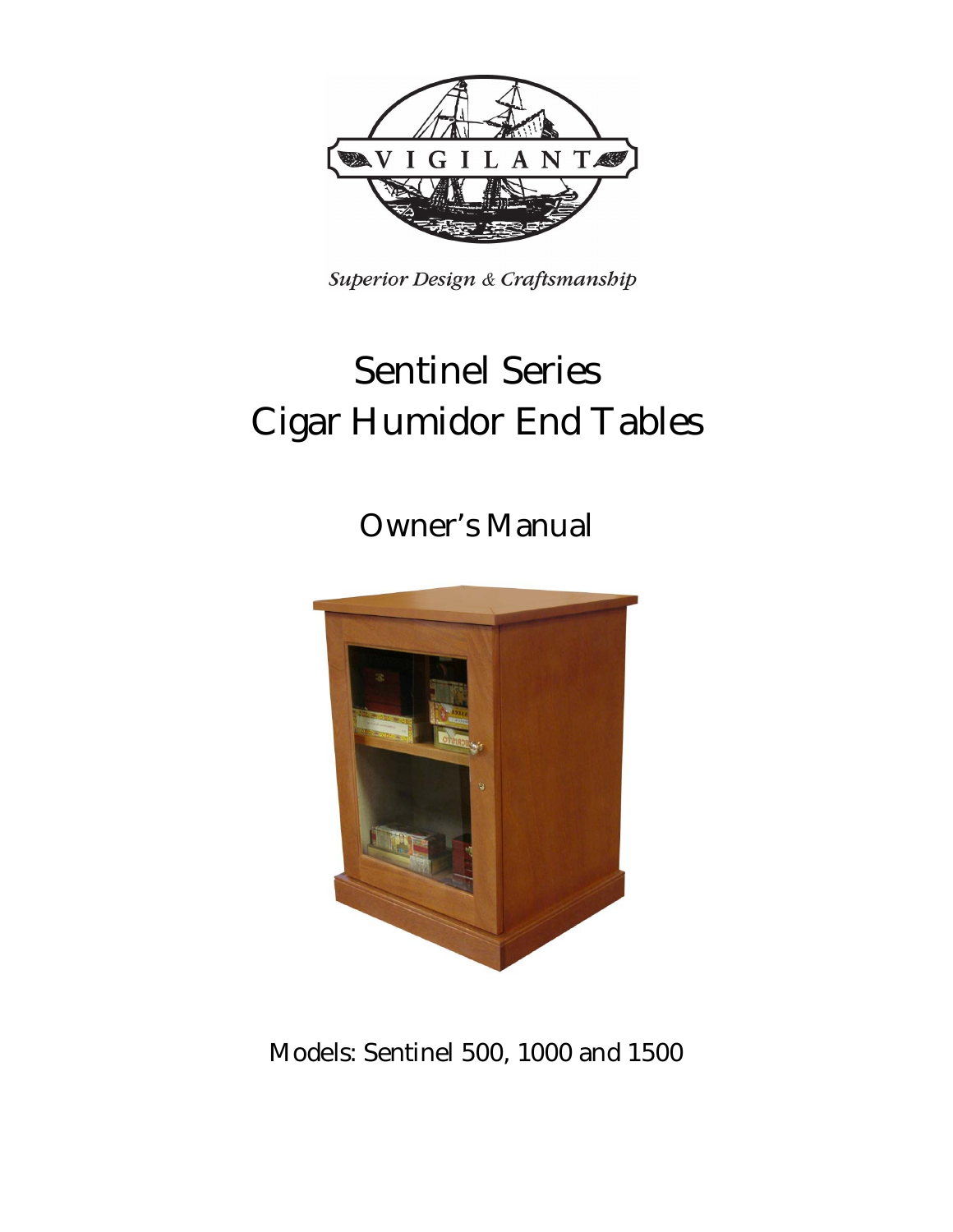

Superior Design & Craftsmanship

## VIGILANT SENTINEL CIGAR END TABLE Owner's Manual

Congratulations! You've purchased one of the finest, most accurate cigar storage and preservation systems available today. Your Vigilant humidor will not only protect your investment in cigars; it will season them and maintain them in perfect condition for years to come. In fact, the heirloom quality of this handcrafted piece and its state-of-the-art electronic humidification system will be yours to enjoy for generations.

Please read this entire manual before plugging in and operating your cigar cabinet. By following these instructions, you will not only ensure the proper operation of your humidor; you also will guarantee the preservation of your fine cigar collection.

If you have any questions regarding the operation or maintenance of your cigar cabinet that we may have overlooked, please contact us, as Vigilant is committed to your complete satisfaction.

### PARTS LIST

Set of Keys Glass Top (optional) Humidification System and System Owner's Manual Humidification Wicking Filter Warranty Registration Card Accessories Order Form

Save all packing materials and sales receipt. Vigilant products should be shipped in their original boxes.

#### IMPORTANT!

#### DO NOT PLUG IN YOUR CIGAR CABINET UNTIL ALL PACKING MATERIALS HAVE BEEN REMOVED AND YOU HAVE CAREFULLY READ THESE INSTRUCTIONS**.**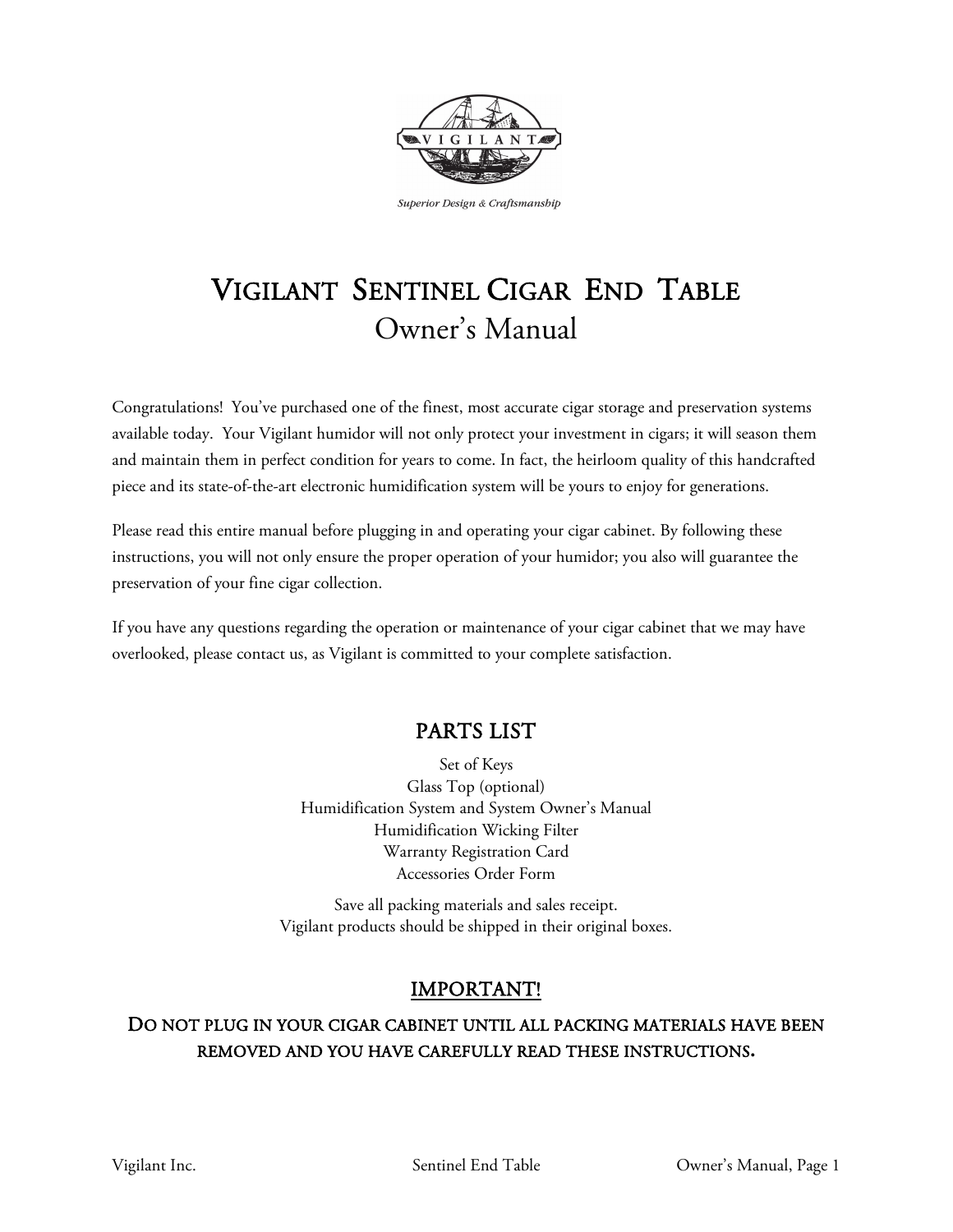## **UNPACKING YOUR NEW HUMIDOR CABINET**

- 1. Examine your cabinet carefully after unpacking for any damage that may have occurred during shipping.
- 2. Remove all packing materials from the cabinet's interior, if necessary. Locate the system owner's manual. If you are assembling the unit, please see the Assembly Instruction booklet included in your shipment.
- 3. Find a suitable location for your cabinet that is away from any source of heat or other climate control devices. Placement in front of or close to items such as radiators, heating elements, air conditioning ducts or direct sunlight will prevent the system from working properly.
- 4. As with any fine piece of furniture, direct sunlight will alter the finish over time and could cause damage to the cigars being stored inside.
- 5. Before you begin to operate your humidor, please open the door for at least 3 hours. This will allow the cabinet to acclimate to the room's environment.

## OPERATING YOUR CIGAR END TABLE HUMIDOR FOR THE FIRST TIME

1. Locate the humidification system, remove the packaging and unwind the cord. Place the system on the floor near the cabinet. Locate the power cord hole on the back of your cabinet. From the front it will be in the back left corner. Do not plug your unit in until you have followed the steps below.

#### NOTE: It is recommended that you use a surge protector or a GFI outlet to plug your unit into to avoid damage that could occur during an electrical storm or power surge. Never move your cabinet when you have water in the water tray. Doing so will cause the electronics to short out when water spills in the cabinet.

- 2. Follow the instructions in your system owner's manual for filling the water reservoir and preparing the system. Be careful not to spill water on your fan or electronics. Slide the unit back into the cabinet.
- 3. Be sure not to overfill the reservoir. The Guardian and Sentry 10 systems hold about 1 quart of water; the Guardian and Sentry 100 systems hold 1 gallon. We recommend using only distilled water.
- 4. Your cabinet is now ready for operation. Simply plug your humidor into a surge protector that is attached to a grounded outlet, close the doors and your electronics will turn on and the cabinet can be seasoned.

## PLEASE SEE YOUR SYSTEM OWNER'S MANUAL FOR INSTRUCTIONS ON HOW TO ADJUST HUMIDITY CONTROLS.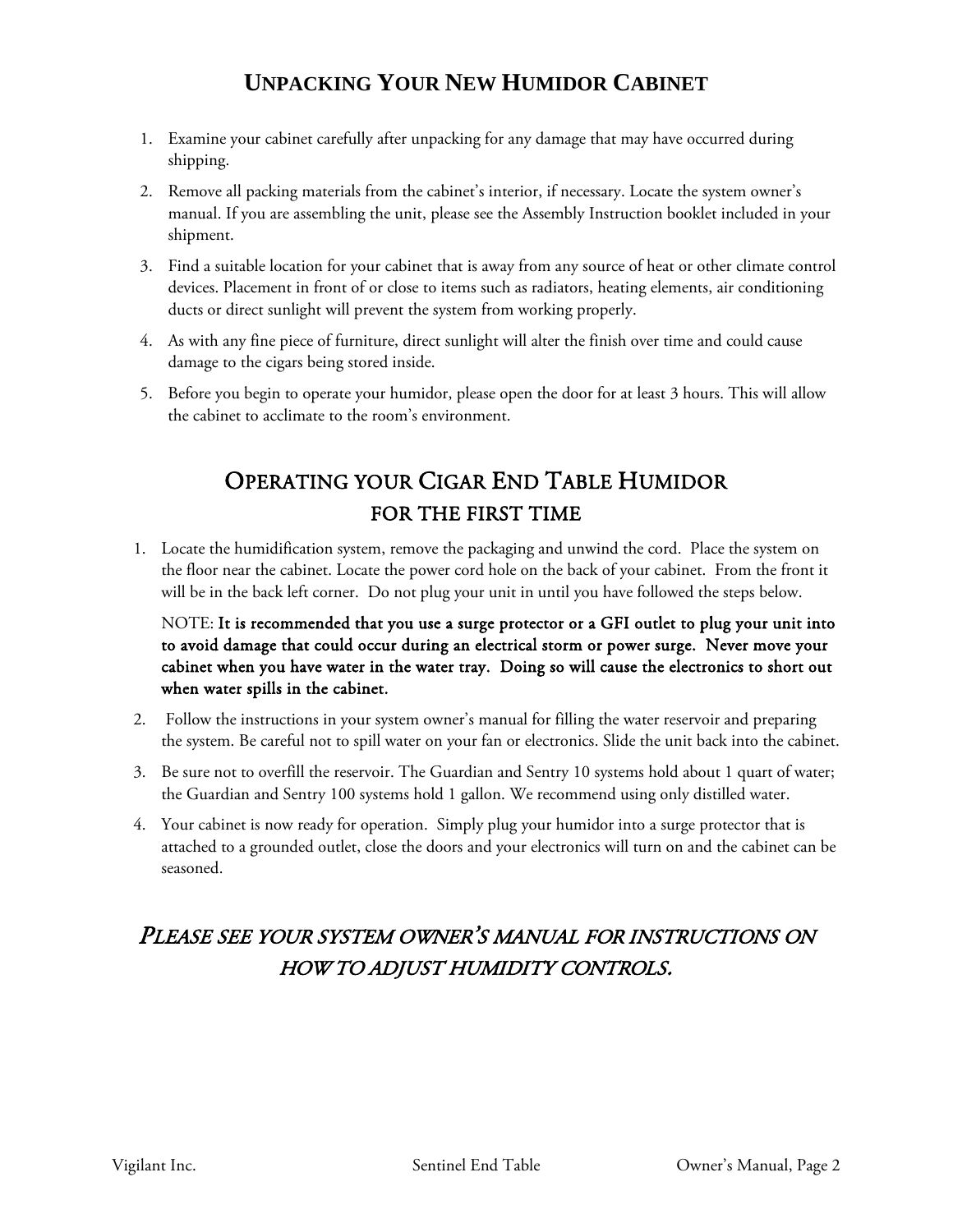#### **MAINTENANCE**

- 1. Your Vigilant cigar cabinet is more than just a cigar humidor; it is a fine piece of handcrafted furniture. Regularly dust the exterior of the cabinet by spraying a soft cloth and a product like Endust. Please do not spray your cabinet with furniture polish, as the polish will eventually build up and dull the beautiful hand-finish on the cabinet.
- 2. As both the reservoir and wick are constantly exposed to moisture, and the wick is exposed to dirt and other airborne particles, they must be cleaned periodically. It is recommended that you check the water and reservoir at least once every three months. Follow instructions in your system owner's manual for cleaning the reservoir and the wicks.

#### Never move the cabinet when water is in the water tray. Never pick the cabinet up by its top.

IF WATER IS SPILLED WHILE REFILLING THE RESERVOIR, DO NOT PLUG YOUR CABINET BACK IN UNTIL IT IS COMPLETELY DRY. PLUGGING THE CABINET IN BEFORE IT IS DRY COULD CAUSE FAILURE OF THE CONTROLLER AND OTHER ELECTRONIC COMPONENTS.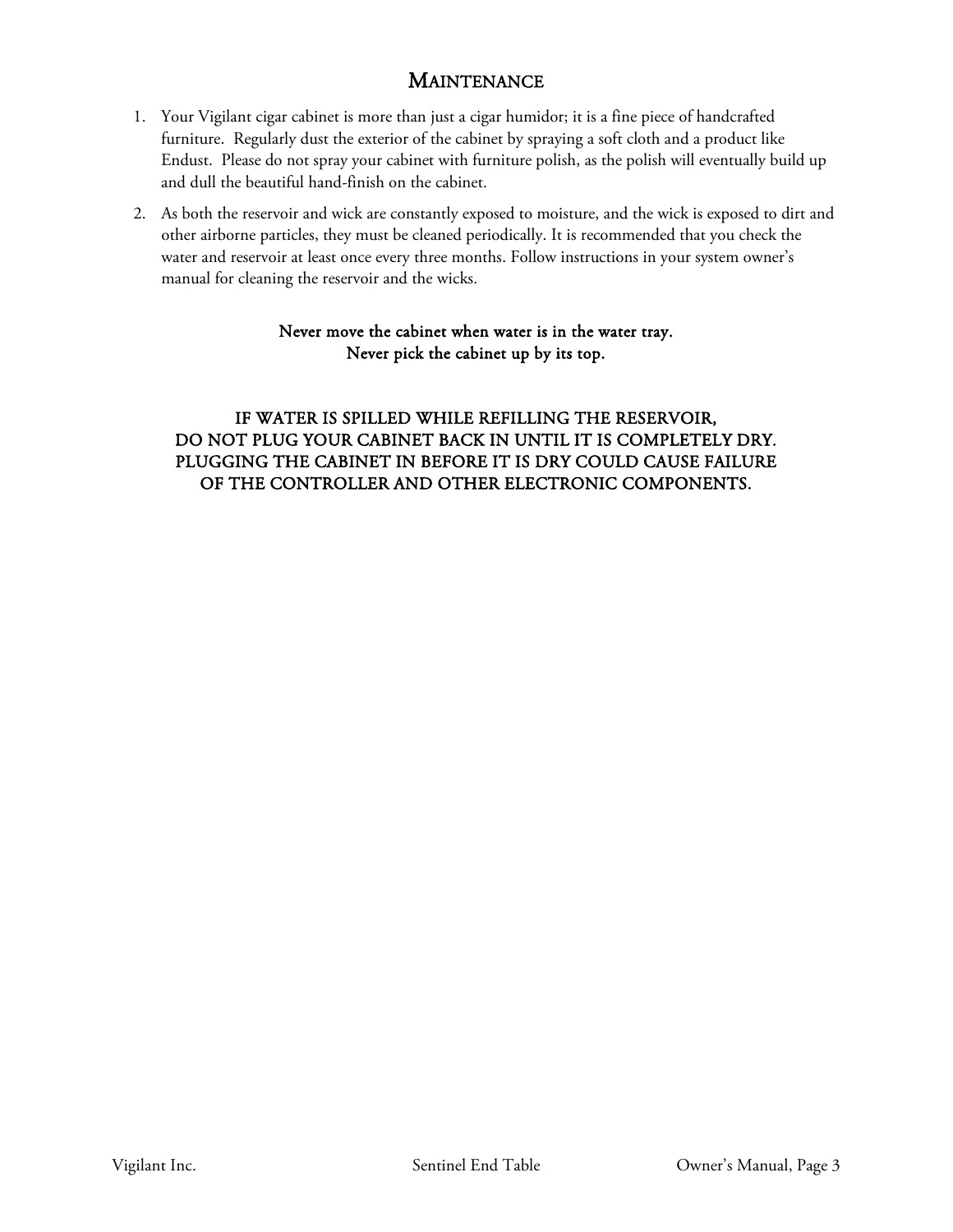## ANSWERS TO TROUBLESHOOTING QUESTIONS

#### Q: Why does my cabinet seem to not be getting up to set point?

A: The cabinet if new will take up to 48 hours before it is seasoned. The water tray may be empty and need to be filled. The wicking filter may be clogged and need to be replaced. Or, there is an airflow obstruction and something is covering the fan or the front grommet holes. Be sure to check your set point.

#### Q: Why is the humidity in my cabinet so high?

A: Check your humidity set point to be sure that it is not set too high. If the unit is placed by a window or other source of heat, passive humidity will cause the RH level to rise in the cabinet. The cabinet does not dehumidify, so ambient RH will also have some effect.

#### Q: Why is my fan running constantly and not raising the humidity?

A: Make sure that your wicking filter is clean, no boxes are stacked over the fan, and there is at least a 2" gap open in the back of the cabinet for proper air flow. If that isn't the problem, make sure that the cabinet is out of direct sunlight, and the door on the cabinet is closed all the way. Place your hand over the RH sensor, located either inside on the back wall or below the drawer on the back side of the brace bar. Cover your sensor with your hand and see if the RH readout rises. If none of these work, please call customer service.

#### Q: How often should I change my wicking filters?

A: It is recommended every 3-4 months. Just keep an eye on your RH level and what the filter looks like. If it very dirty and can't be rinsed, it is time to replace it.

#### Q: How do I set my setpoint?

A: To check the set point on the RH controller, press the far left scroll key (oval in shape). The display should flash between SP and a number. This number is the set point. It should be set at 70. If this is not the case, while the display is still flashing, press the up or down arrow accordingly until it reaches 70. Once that is done press the far right = button and it should stop flashing and begin to read the current RH level. Your RH set point is now set.

Please note: If you see anything other than SP and a number such as Cntl, or letters you don't understand, call Customer Service. This tells us that the programming has been unlocked, and we will need to double check all parameters and relock the controller.

#### Q: My humidor is plugged into the wall, but nothing is on. What should I do?

A: First check that there is power going to the outlet that it is plugged into. If the surge protector or GFI outlet tripped, it may just need a reset. Next, check that the power cord is still plugged into the bottom of the cabinet. (Be sure to remove water and water tray prior to moving cabinet). If it is none of these, call customer service.

## FOR CUSTOMER SERVICE QUESTIONS, PLEASE CALL 1-888-812-4427 EXT. 405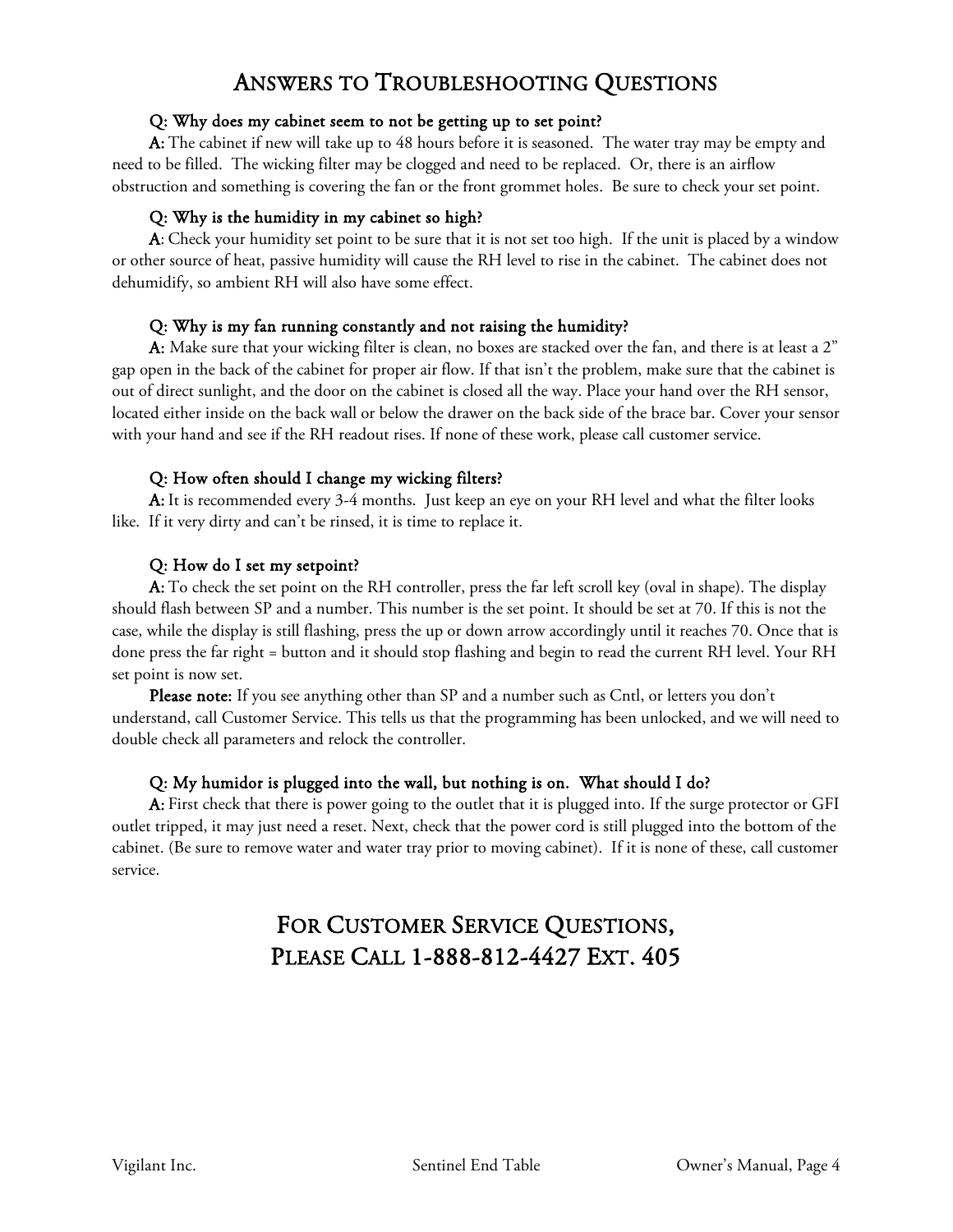## GUARANTEE

#### Vigilant 30-Day Unconditional Product Guarantee

Vigilant's philosophy has always been to manufacture the highest quality crafted products. We believe that our products achieve a level of satisfaction for our customers that no other product can. Of course we want you, our customer, to be the final judge of this. For your protection, we have a 100% unconditional guarantee on our standard products.\*

If for any reason you are not satisfied with your Vigilant purchase within the first 30 days of receiving it, return it to Vigilant in original condition and original packaging and be issued a full refund, less inbound and outbound freight. If you prefer, you may request a replacement product instead of a refund. We don't want you to have a Vigilant product that you are not proud to own.

*\*Standard products covered under this guarantee do not include: custom designed or fabricated cabinetry or racking manufactured with custom woods and/or finishes; pre-hung entry doors; or custom-designed components or cabinets.*

#### Vigilant Limited Two-Year Electronics Warranty

Upon registering your product with Vigilant, your Vigilant electronics are covered under our limited two-year warranty. All Vigilant electronic products are guaranteed to be free from defects in materials and/or workmanship for up to two years from date of purchase. Vigilant, at its sole discretion, may repair or replace defective components or products within this two-year period.

Any and all component(s) determined to be defective by Vigilant, must be returned at the owner's expense to Vigilant along with a copy of the original sales receipt.

#### Conditions to Vigilant's Two-Year Electronics Warranty

Vigilant will not be held responsible for damage incurred during a product's return as a result of improper packaging. It is strongly suggested that all original packaging material from Vigilant be retained for returns. Vigilant will not be held responsible for any damage to property that results from the failure of a Vigilant product or product component.

Vigilant's warranty does not pertain to any customer-applied finishes, or any damage caused by neglect, abuse, misuse, improper operation, or unforeseen circumstances.

Vigilant's warranty is considered null and void if the online warranty registration is not completed within 60 days of receipt of your product.

Vigilant's warranty is non-transferable, and is valid for the original owner only.

Please contact Vigilant at 888-812-4427 if you have any questions about your warranty.

Vigilant is a reseller for many fine products within the industry. Products that are resold by Vigilant carry the original manufacturer's warranty.

#### Vigilant Limited Lifetime Wood Products Warranty

Upon registering your warranty with Vigilant, your Vigilant wood products are covered under our limited lifetime warranty.